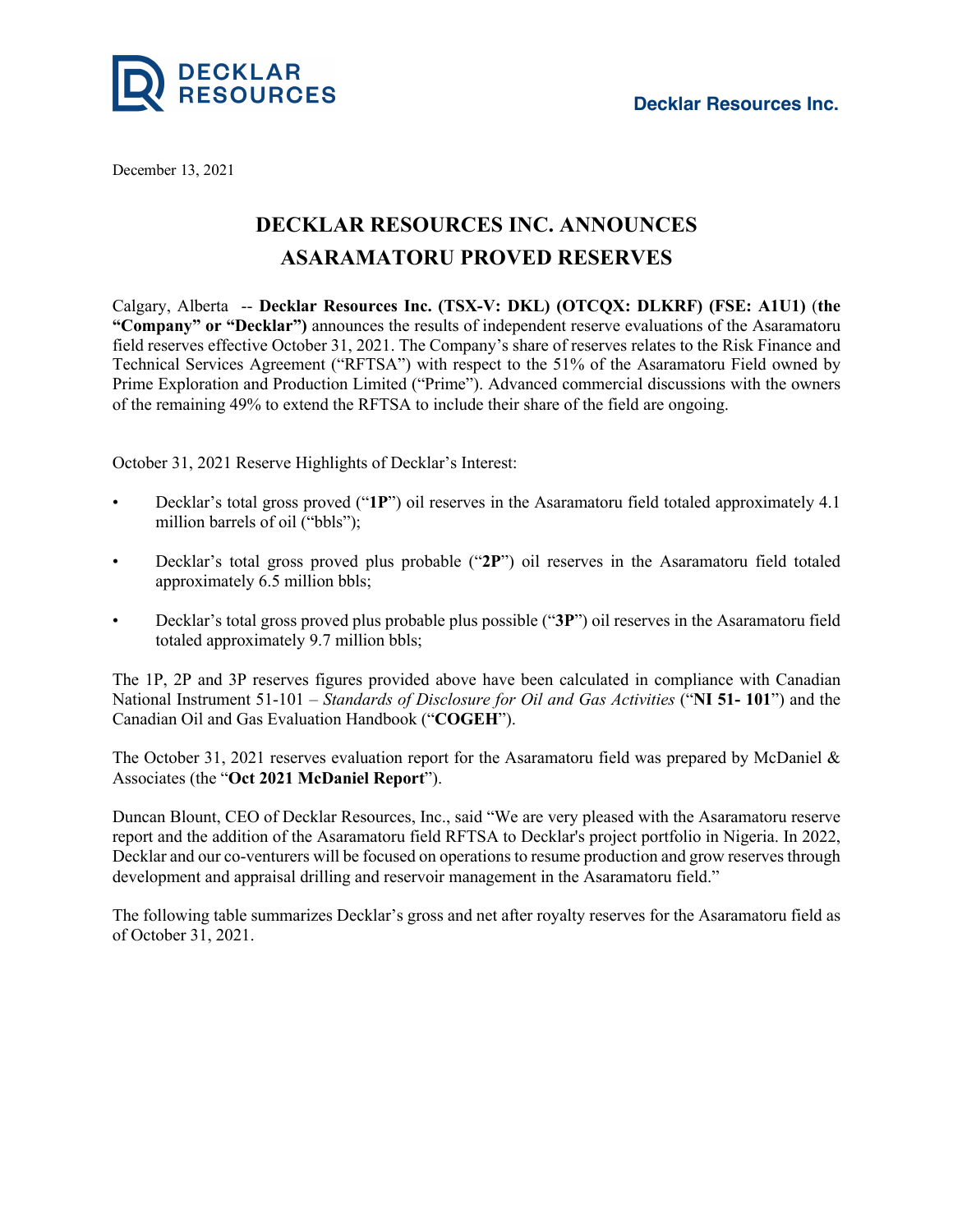## **Summary of Oil and Gas Reserves Using Forecast Prices and Costs**

| <b>Light and Medium Oil</b>                                                           | <b>Decklar Gross Reserves</b> <sup>(1)(3)</sup><br>10/31/21<br>(mmbbl) | <b>Decklar Net</b><br>$Reserves^{(1)(3)}$<br>10/31/21<br>(mmbbl) |
|---------------------------------------------------------------------------------------|------------------------------------------------------------------------|------------------------------------------------------------------|
| Reserves Category <sup>(4)</sup>                                                      | Asaramatoru                                                            | Asaramatoru                                                      |
| Proved<br><b>Developed Producing</b><br><b>Developed Non-Producing</b><br>Undeveloped | 1.53<br>2.85                                                           | 1.45<br>2.68                                                     |
| <b>Total Proved</b>                                                                   | 4.38                                                                   | 4.13                                                             |
| <b>Total Probable</b>                                                                 | 2.57                                                                   | 2.36                                                             |
| <b>Total Proved plus Probable</b>                                                     | 6.95                                                                   | 6.49                                                             |
| Total Possible <sup>(6)</sup>                                                         | 3.38                                                                   | 3.18                                                             |
| <b>Total Proved plus Probable plus</b><br>Possible <sup>(6)</sup>                     | 10.33                                                                  | 9.67                                                             |

**Notes:**

(1) The information contained herein for the Asaramatoru field has been derived from a reserve report dated November 2021 (effective as of October 31, 2021) prepared by McDaniel & Associates ("McDaniel").

(2) The information contained herein for the Asaramatoru field has been derived from a reserve report dated November 2021 (effective as of October 31, 2021) prepared by McDaniel.

(3) Gross Reserves means Decklar's working interest share of total field reserves after deducting reserves volumes owned by others but before deducting reserves attributable to government and third party royalties and income taxes or their equivalent. Net Reserves means Decklar's working interest share of total field reserves after deducting reserves volumes owned by others and after deducting reserves attributable to government and third party royalties but before income taxes or their equivalent.

(4) All reserves definitions utilized herein are as set out in the COGEH.<br>(5) As at October 31, 2021, Decklar holds a participation interest in the

As at October 31, 2021, Decklar holds a participation interest in the Asaramatoru field with respect to the 51% owned by Prime.

(6) Possible reserves are those additional reserves that are less certain to be recovered than probable reserves. There is a 10% probability that the quantities actually recovered will equal or exceed the sum of proved plus probable plus possible reserves.

(7) The estimates of reserves for individual properties may not reflect the same confidence level as estimates of reserves for all properties, due to the effects of aggregation.

(8) Due to rounding, certain columns may not add exactly.

## **For further information:**

Duncan T. Blount Chief Executive Officer Telephone: +1 305 890 6516 Email: dblount@decklarresources.com

David Halpin<br>Chief Financial Officer Telephone: +1 403 816 3029 Email: david.halpin@decklarresources.com

Investor Relations: info@decklarresources.com

Neither the TSX Venture Exchange nor its Regulation Services Provider (as that term is defined in policies of the TSX **Venture Exchange) accepts responsibility for the adequacy or accuracy of this release.**

## *Cautionary Language*

*Information Regarding Reserves and Net Present Value of Future Net Revenues*

All information contained in this press release regarding reserves and the net present value of future net revenue has been derived from the independent reserves report prepared by McDaniel and Associates which has an effective date of October 31, 2021.